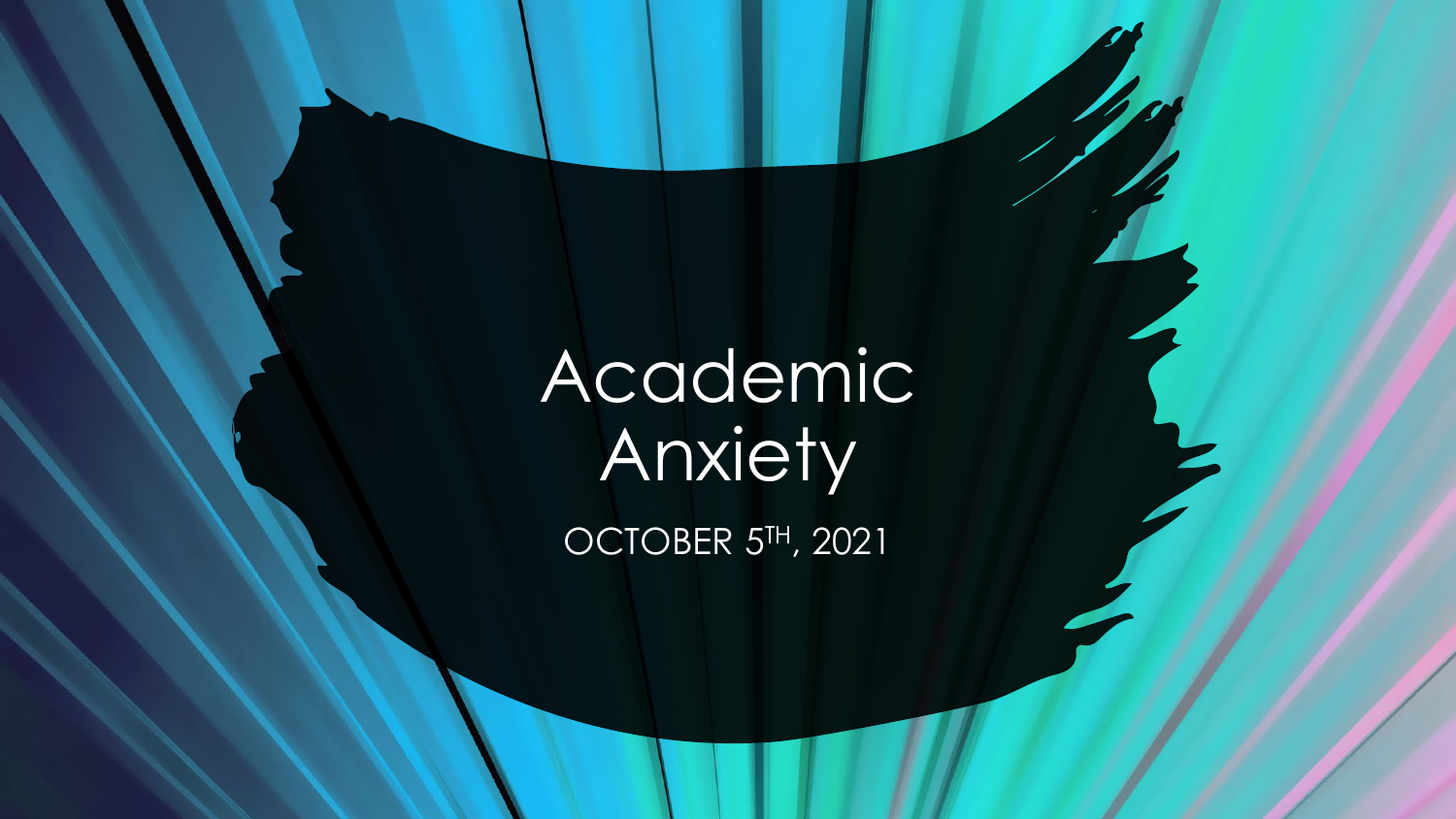# Meet Sarah!

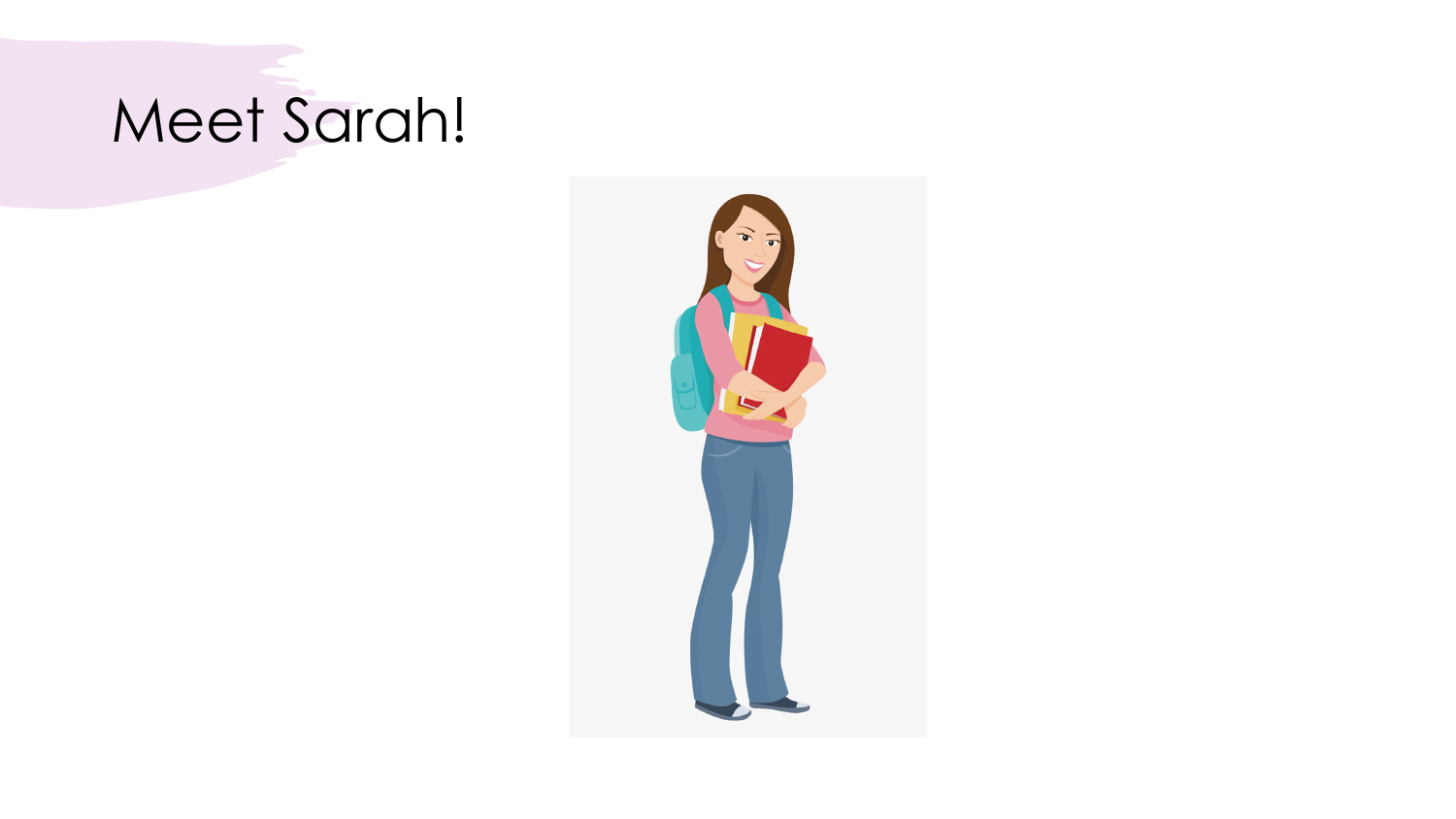### Meet Sarah!

- Sarah is a first-year student at Wake Tech. The courses she's taking include:
	- ENG-111-Writing and Inquiry
	- MAT-171-Precalculus Algebra
	- BIO-111-General Biology I
	- PHI-240-Introduction to Ethics
- It's almost midterms and she has a lot of work due.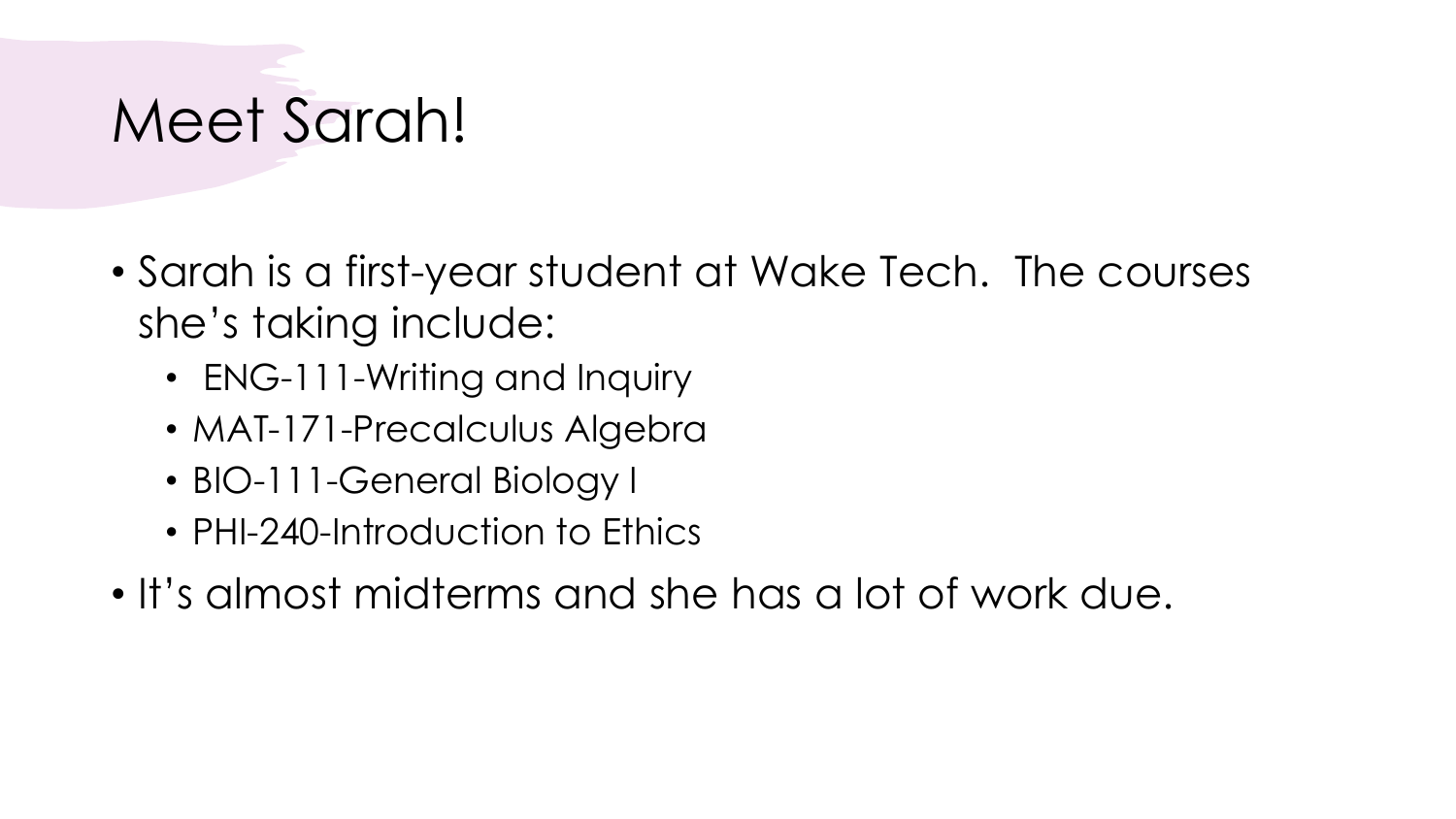# Can Sarah Succeed in a College Environment?

- Sarah has been out of school for many years.
- She has struggled with math and writing in the past.
- She works part-time and she has two young children.





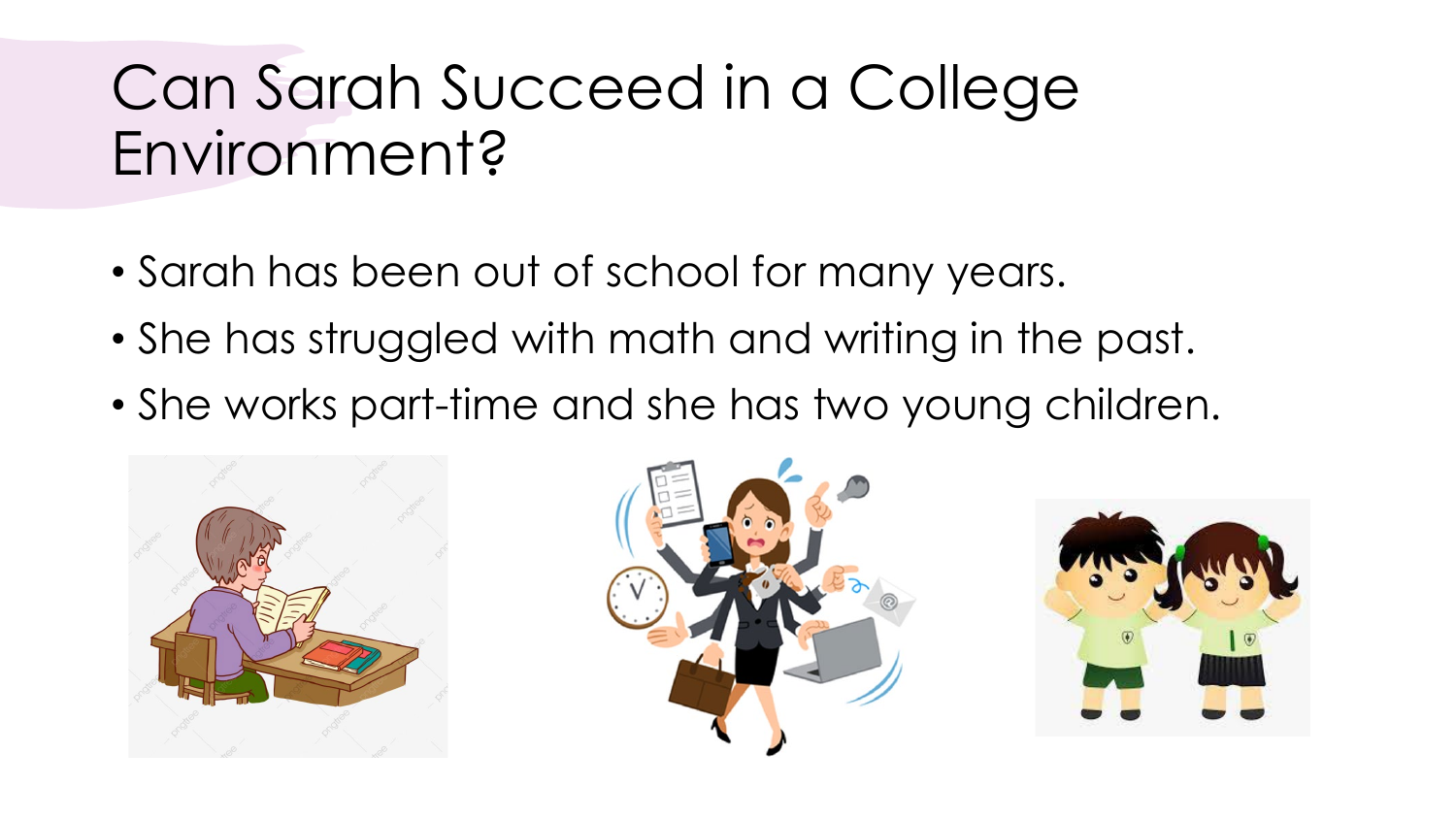# Can Sarah Succeed in a College Environment? YES!

- She will need to practice:
	- Time Management
	- Mindfulness
	- Prioritization of tasks
- We can help!-Wake Tech ILC, counseling center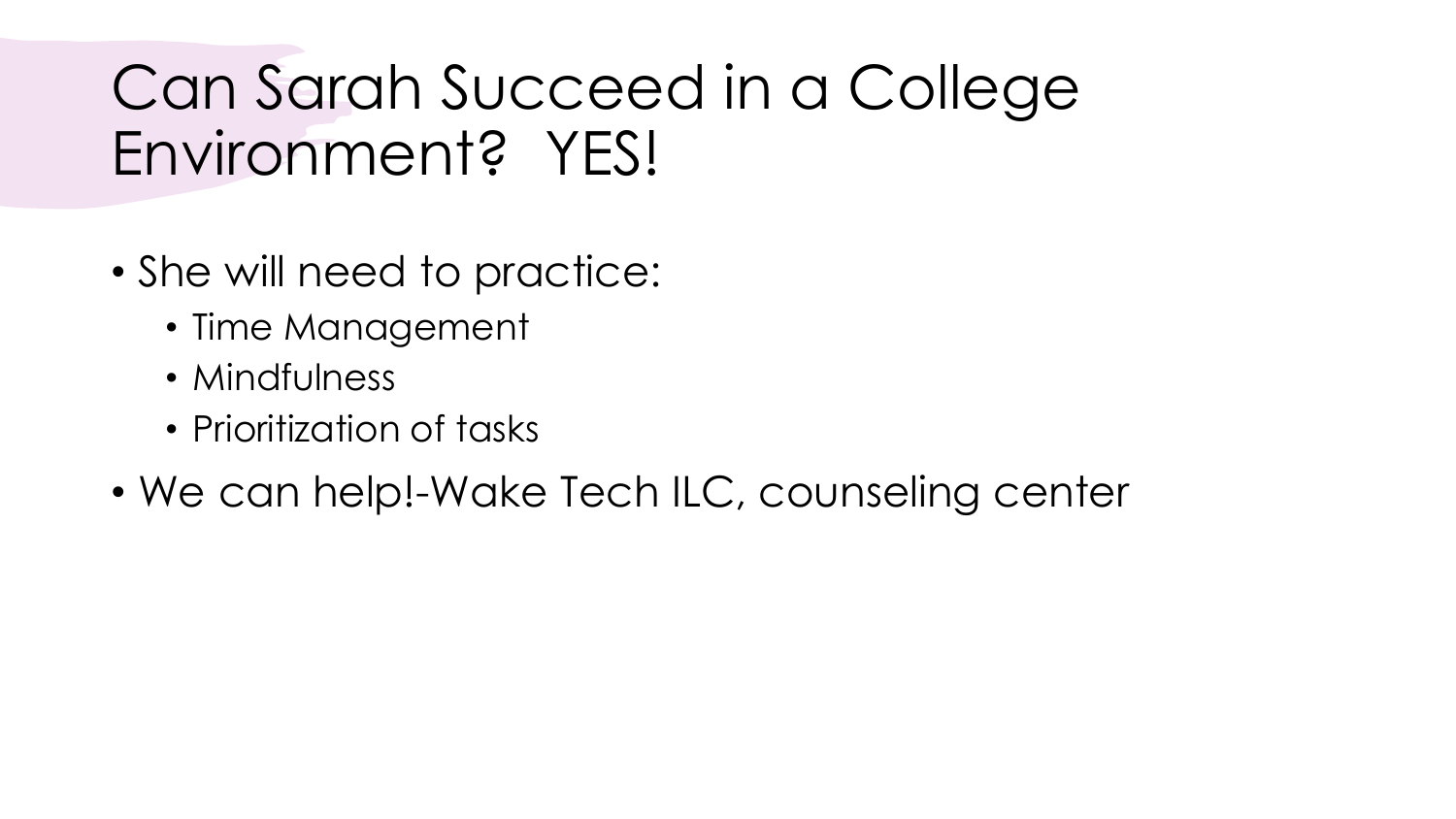# Make a Calendar!

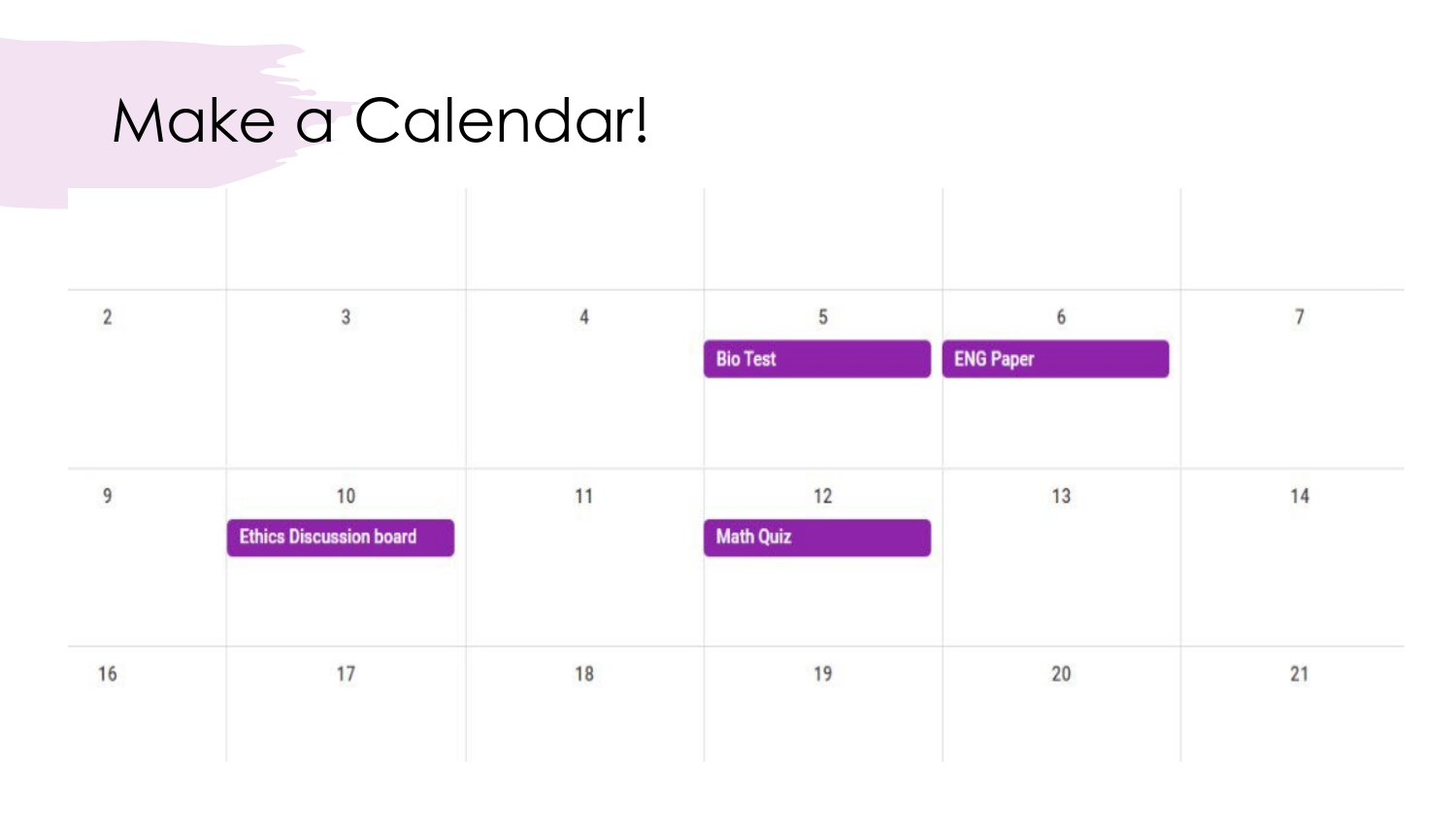### Using the calendar to plan your studies

- What should Sarah do to plan for the next week?
	- Focus on what's due first, first
	- Break tasks down into manageable chunks
	- Work on some chunks of each assignment
	- If you can, finish one task before starting another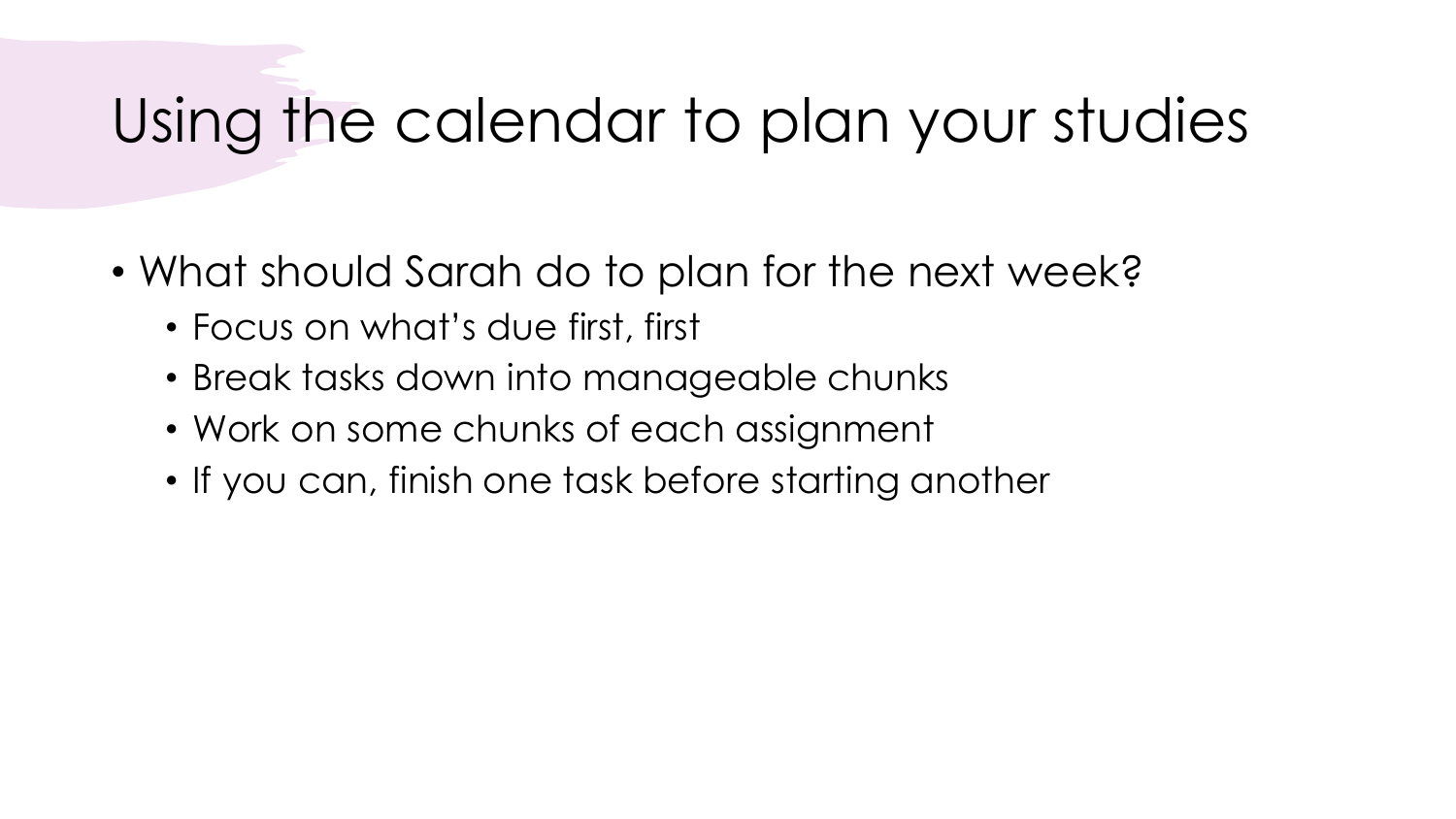# Saturday October 1st

- Get started on paper-brainstorm, research, write beginning.
- Take a break
- Study for bio-plan what you will focus on when
- Book appoints for ILC, counseling center, or with instructor as soon as you can.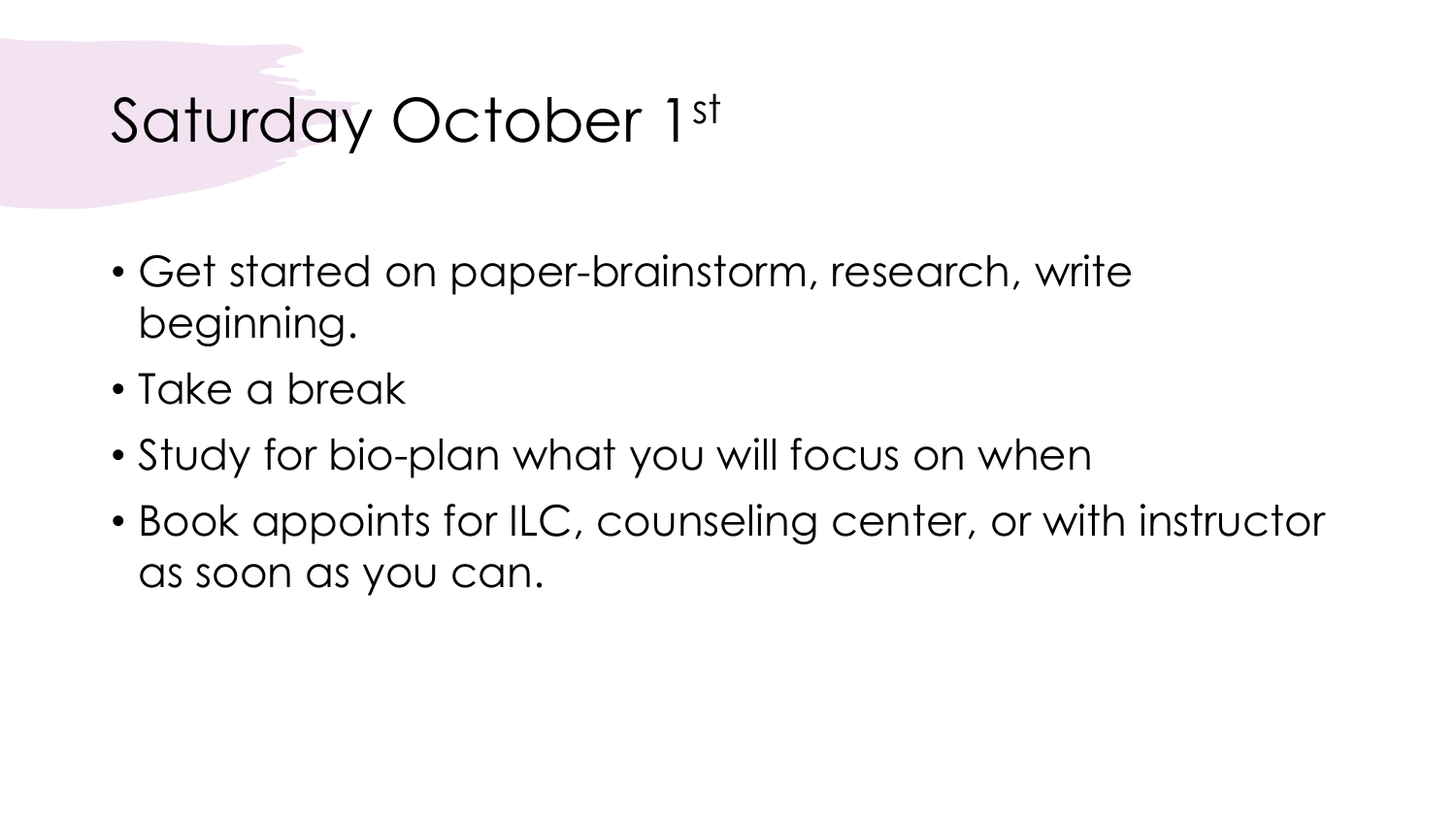# Sunday October 2nd

- Do more work on the paper-Finish rough draft
- Take a break
- Study for bio-focus on a different topic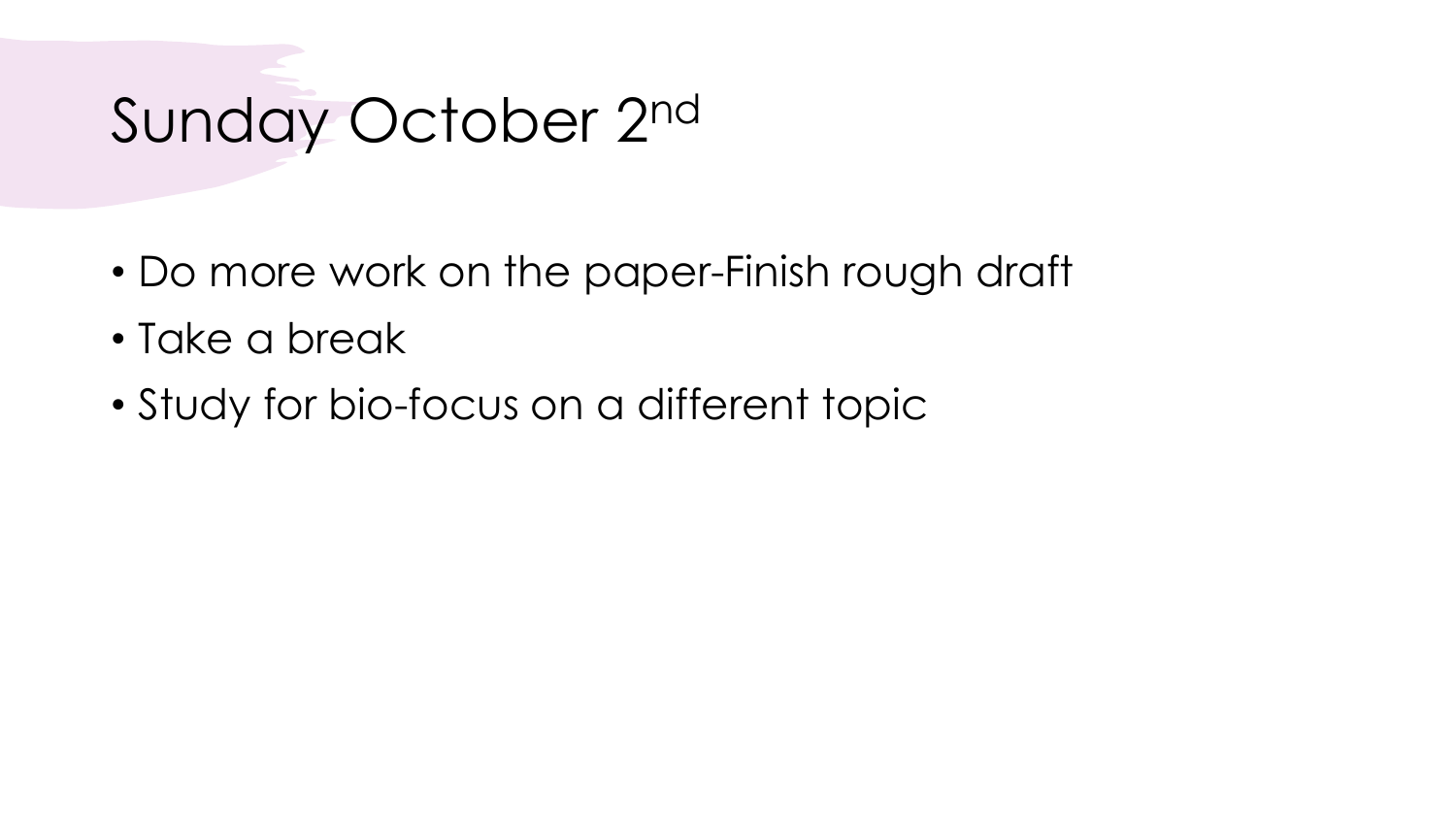# Monday October 3rd

- Look over bio notes-focus on a different topic
- Go to work
- Work on essay-revise and edit
- Go to bio tutoring appointment at ILC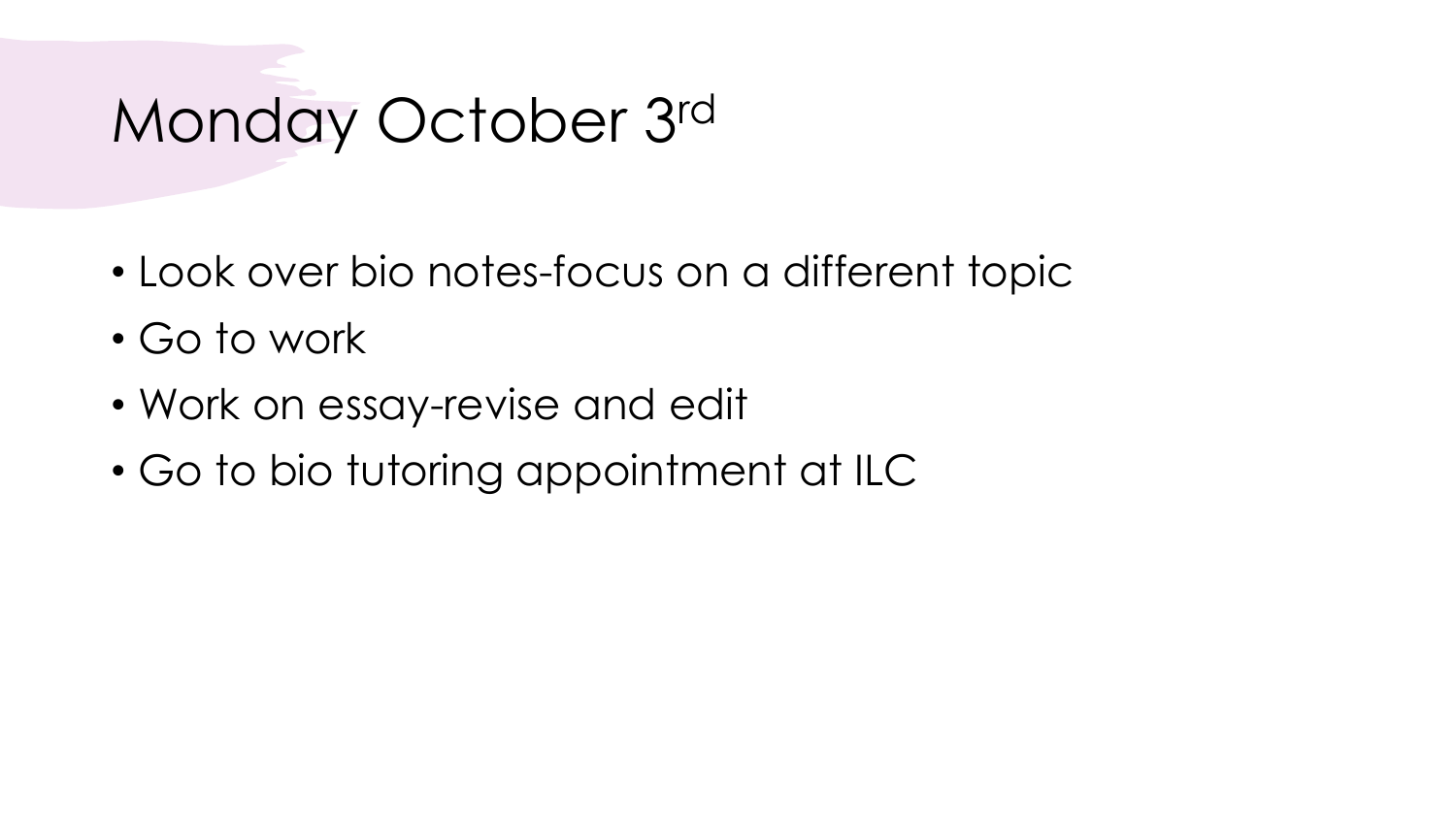# Tuesday October 4th

- Study for bio-revisit topics you have already studied
- Go to work
- Review your paper and make improvements
- Get a good night sleep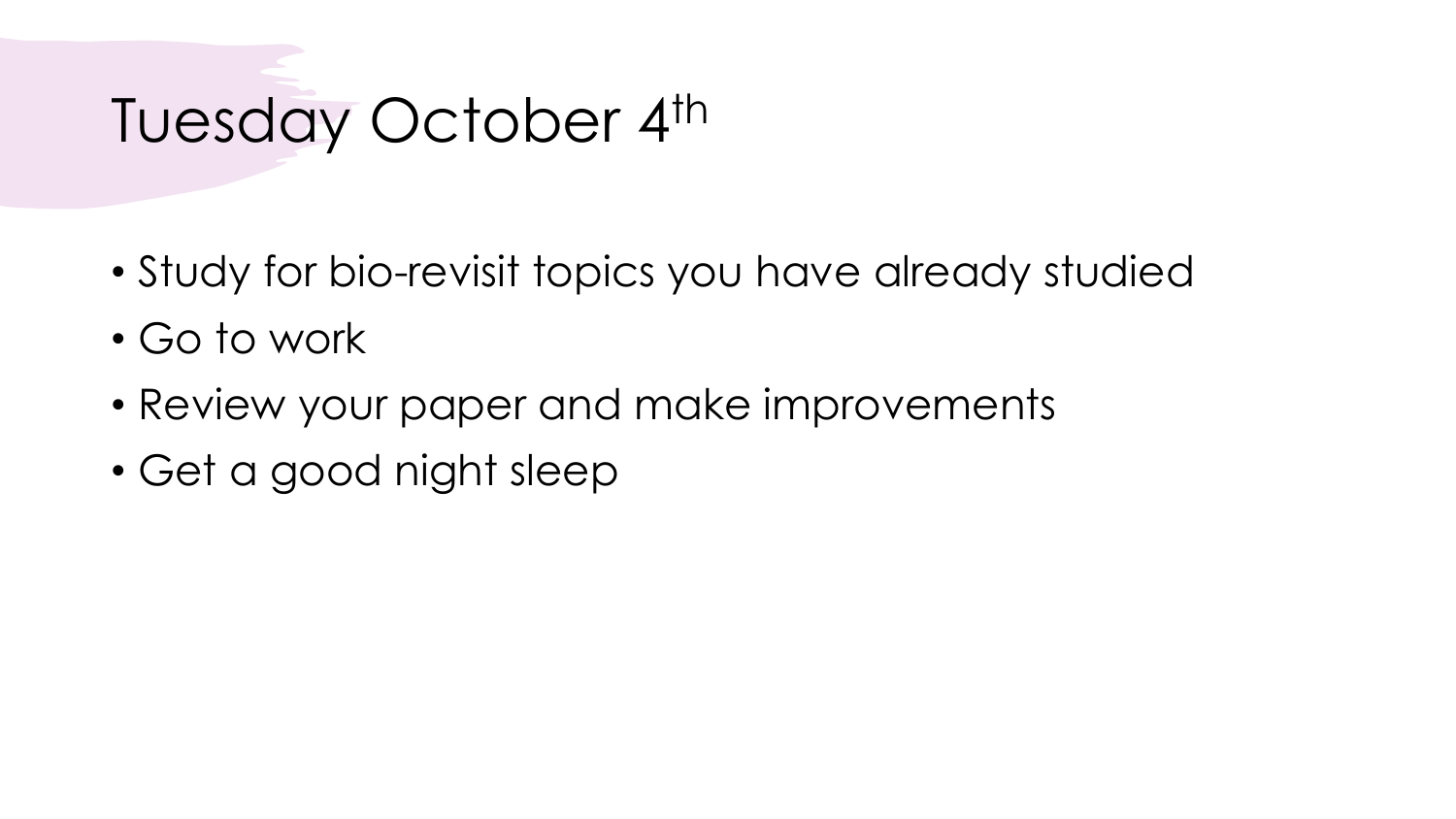# Wednesday October 5<sup>th</sup>

- Complete a final review bio notes-don't cram!
- Take Bio test
- Finish up paper
- Go to ILC writing appointment to discuss paper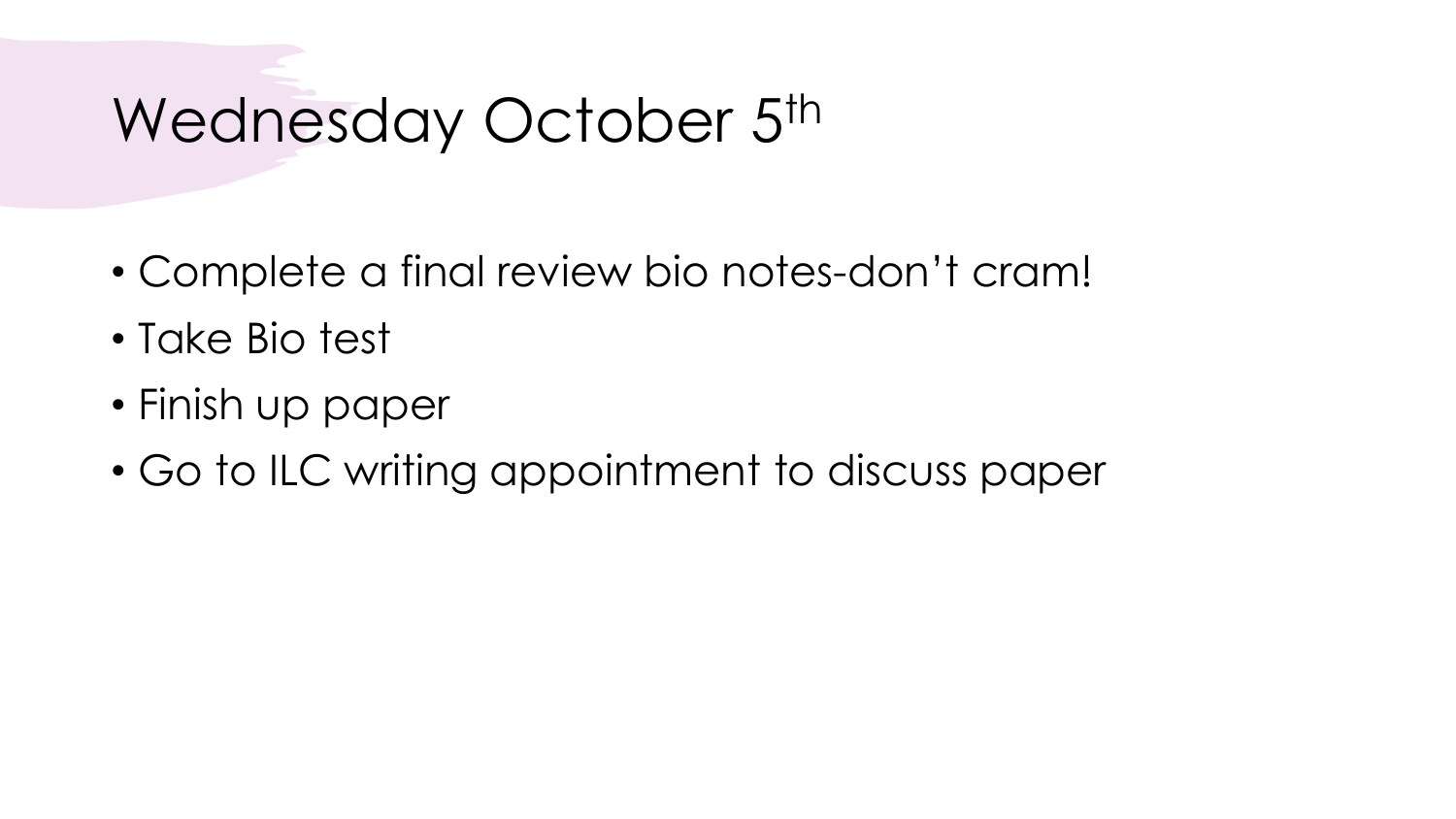# Thursday October 6<sup>th</sup>

- Turn in essay
- Go to work
- Begin plan for studying for math
- Look at other ethics discussion board entries for ideas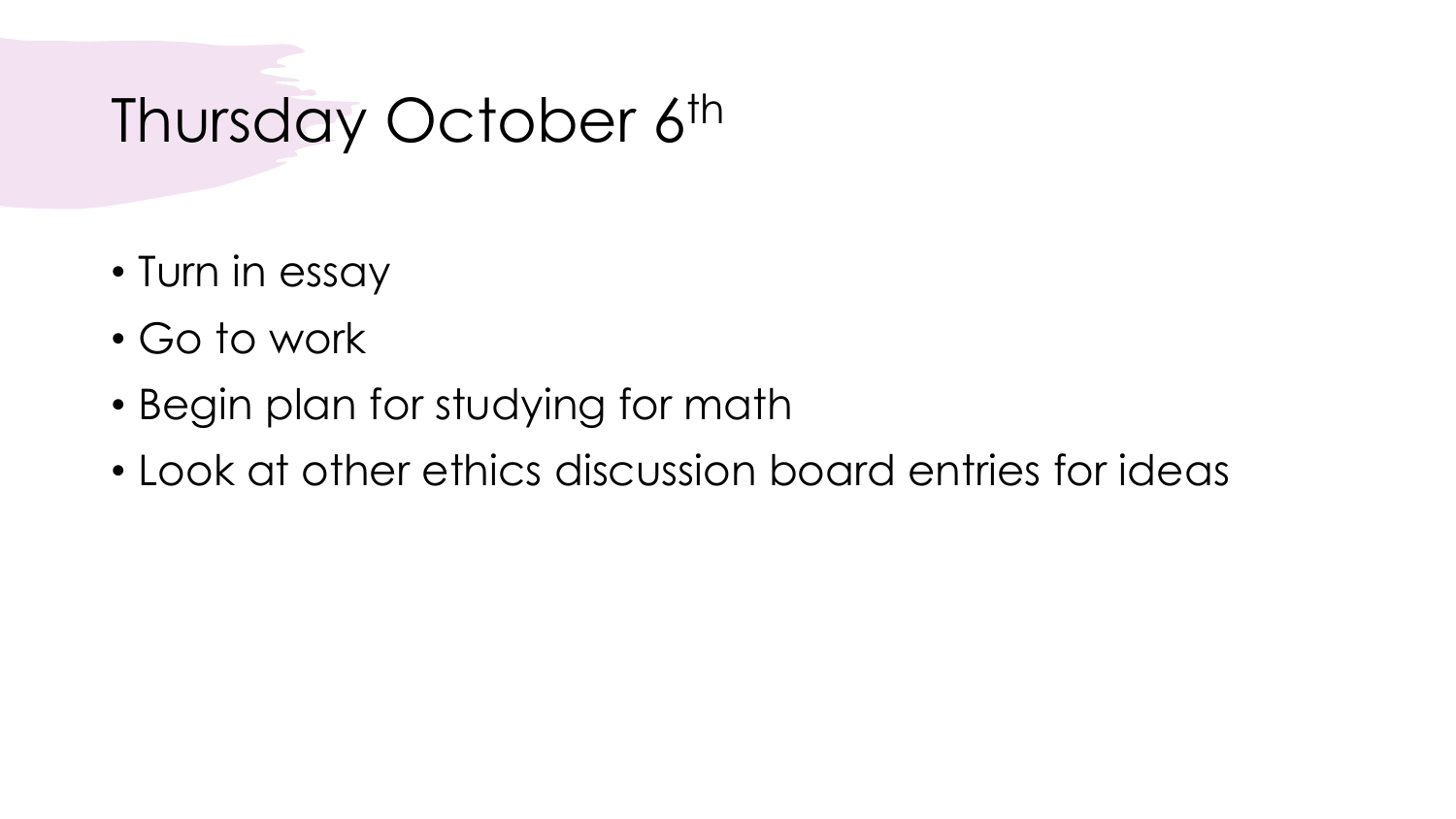#### Friday October 7th

- Study for math
- Brainstorm ethics discussion board
- Go to counseling center appointment to discuss anxiety.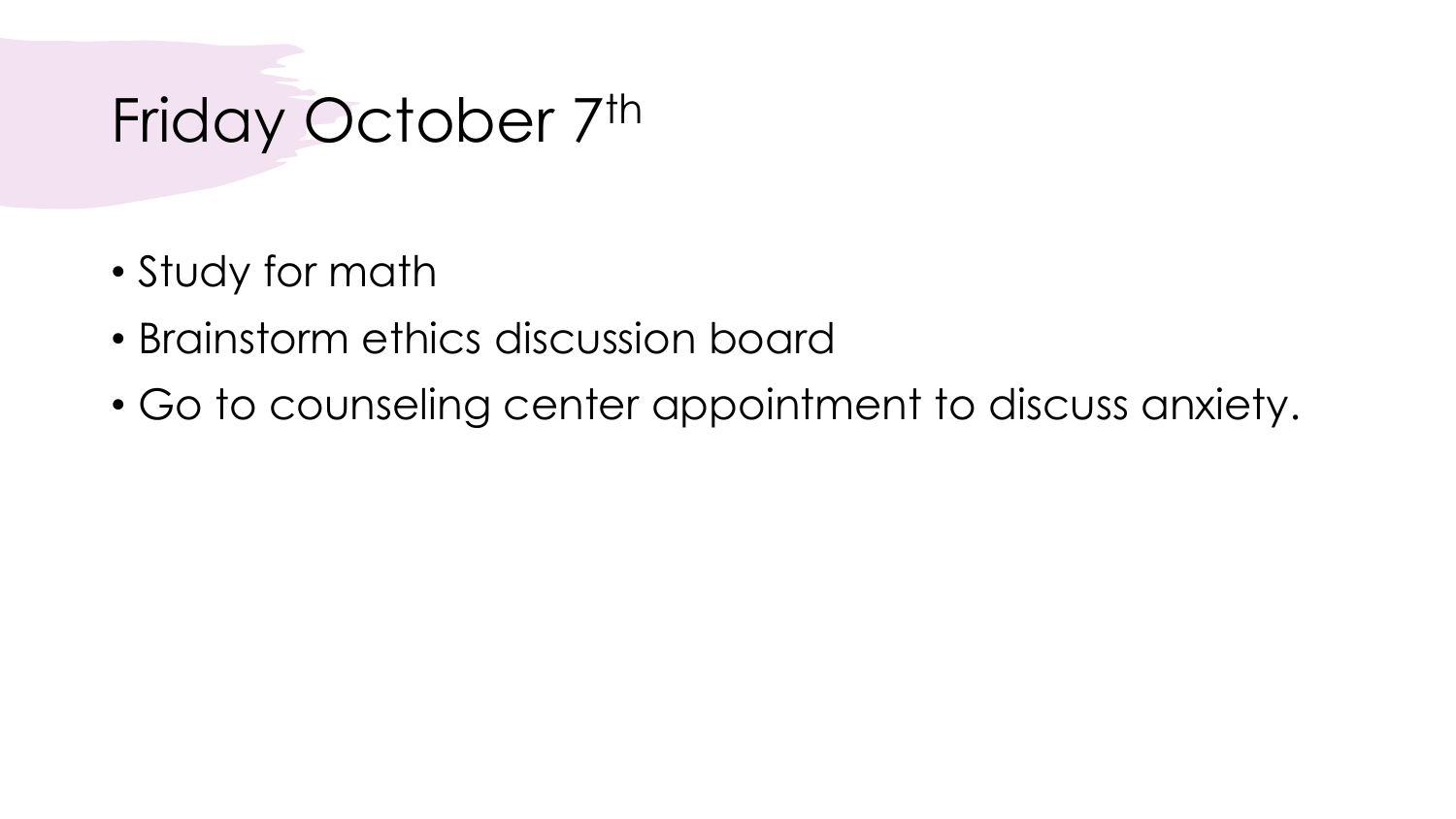# Saturday, October 8th

- Study for math-focus on a different topic
- Write a rough draft of ethics discussion board
- Go to online ILC math appointment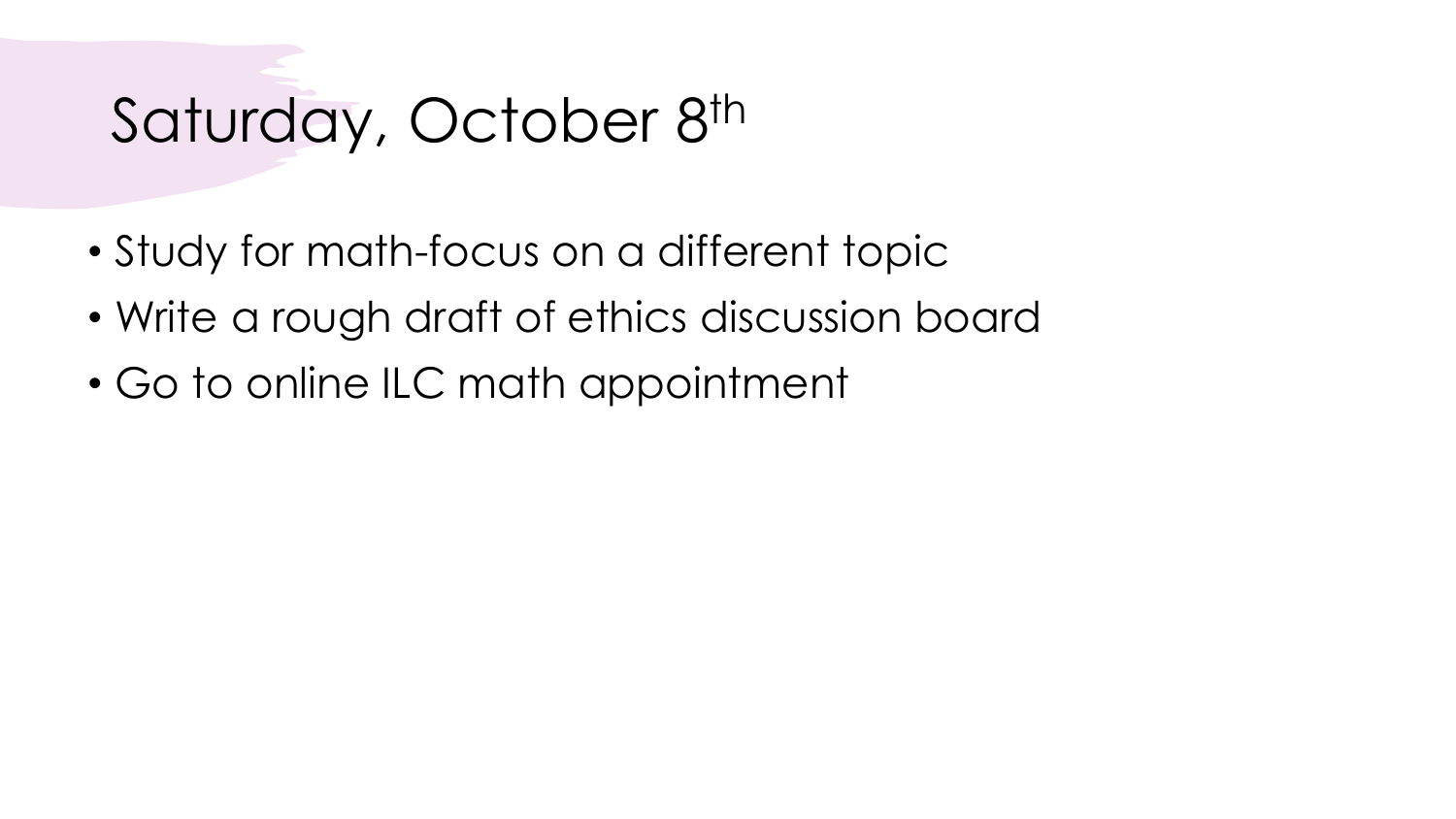### Sunday, October 9th

- Study for math-focus on a different topic
- Revise and edit discussion board entry
- Look ahead to upcoming English and bio assignments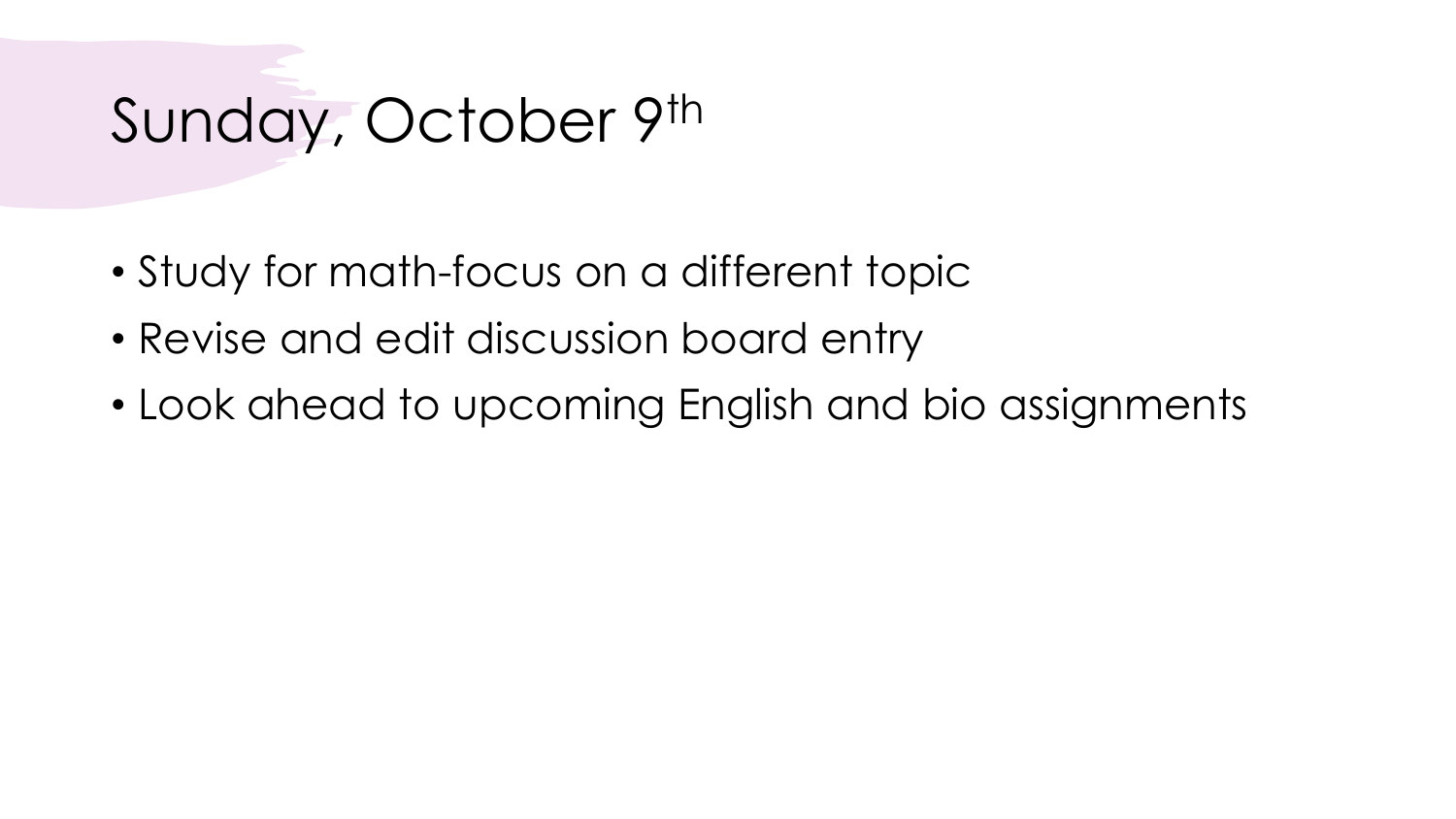# Monday, October 10th

- Review math topics
- Go to work
- Make biology study plan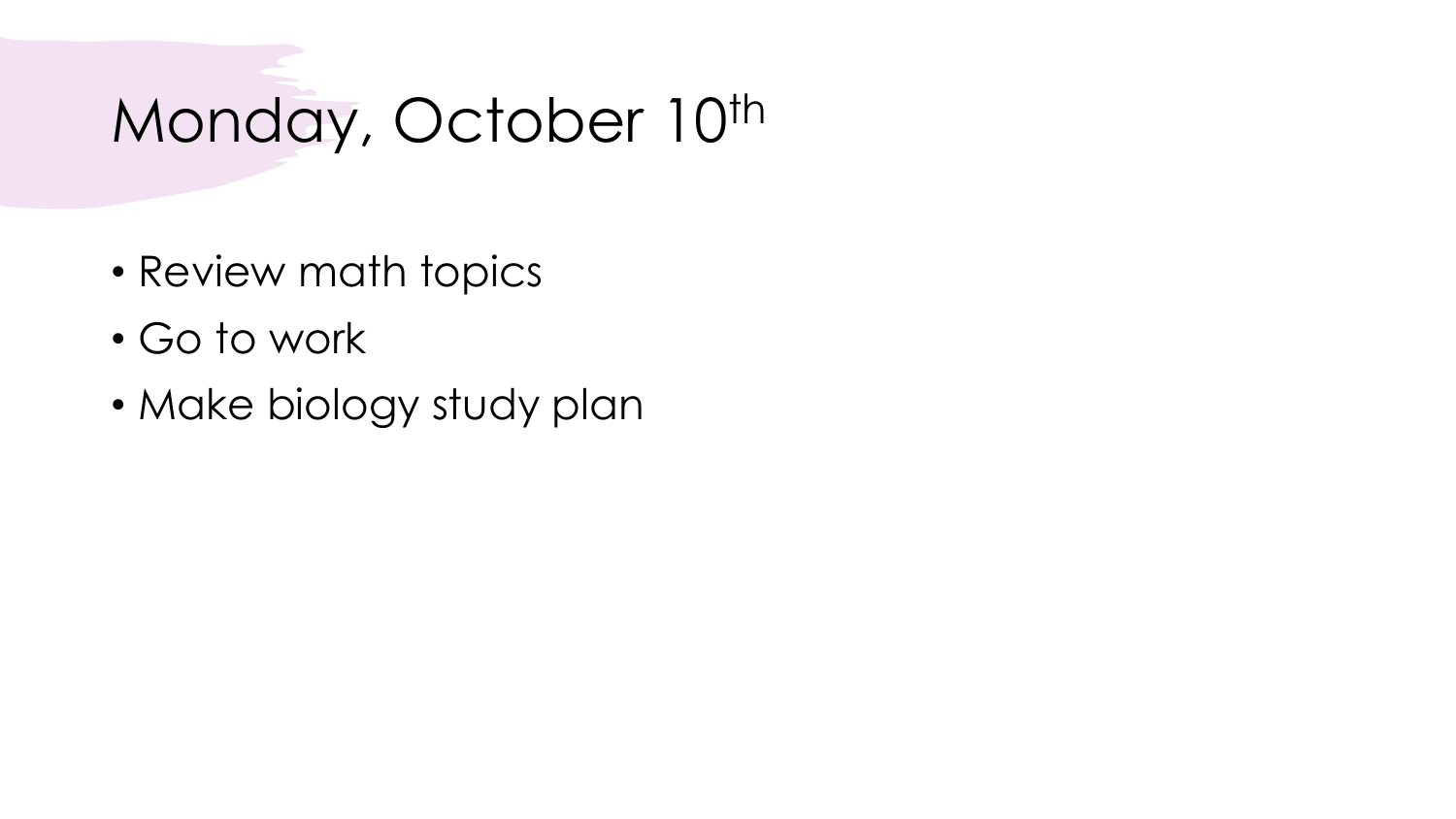# Tuesday, October 11th

- Review math topics
- Go to work
- Begin studying for future biology test
- Get a good night sleep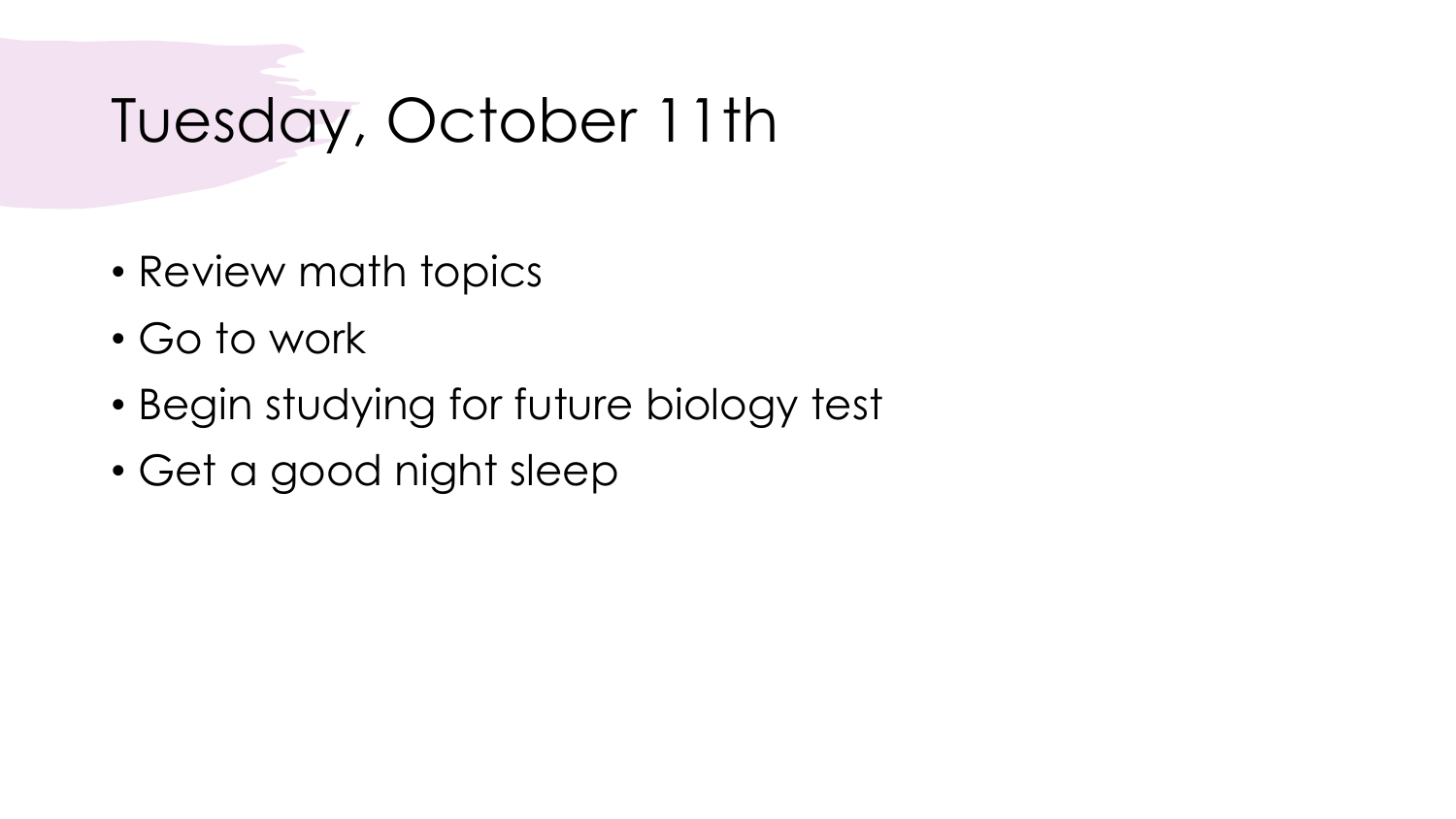# Wednesday, October 12th

- Take math test
- Begin planning for future English paper
- Study for bio-focus on a different topic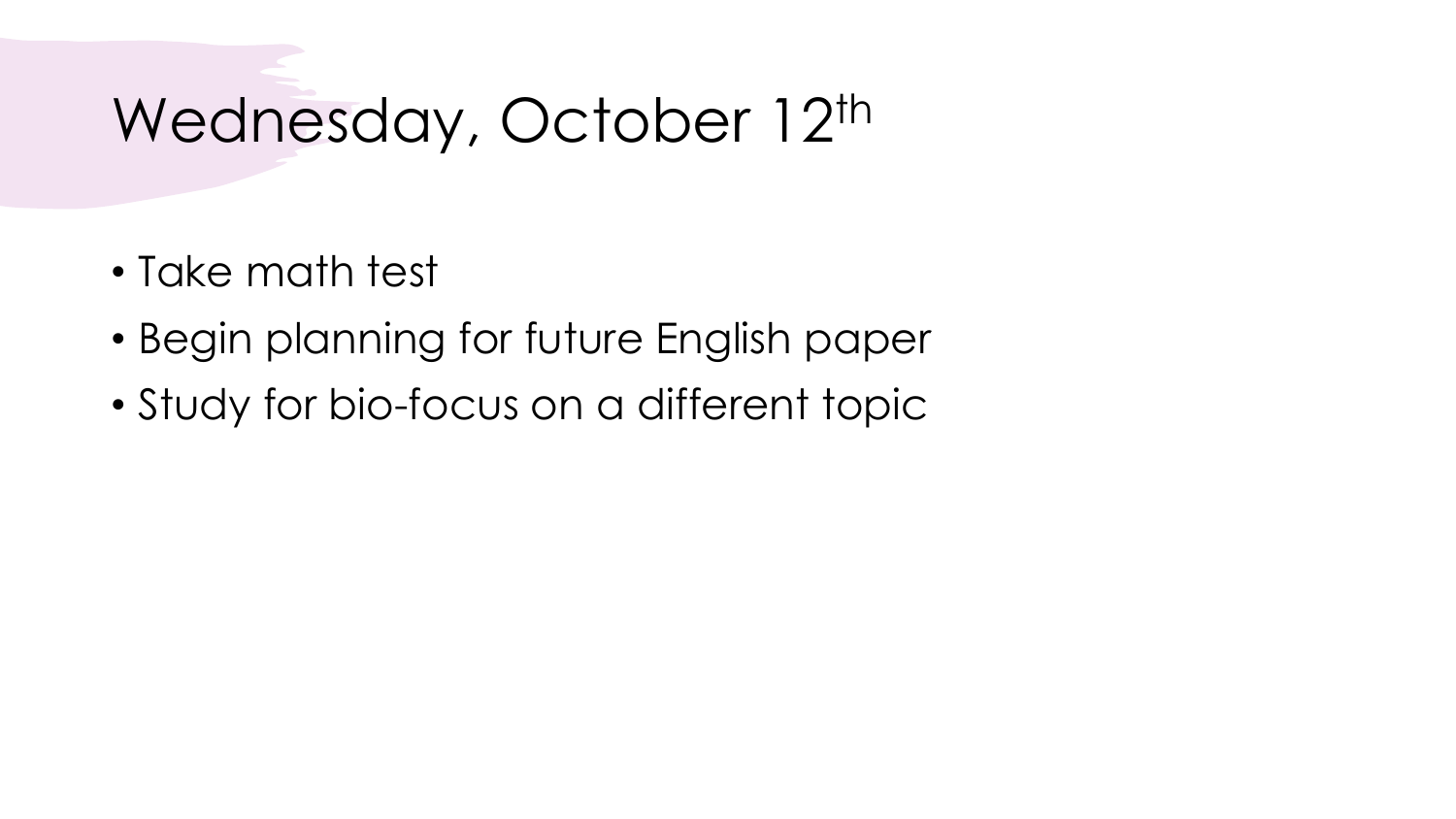# Success!

• By following this schedule, Sarah did well on all of her assignments

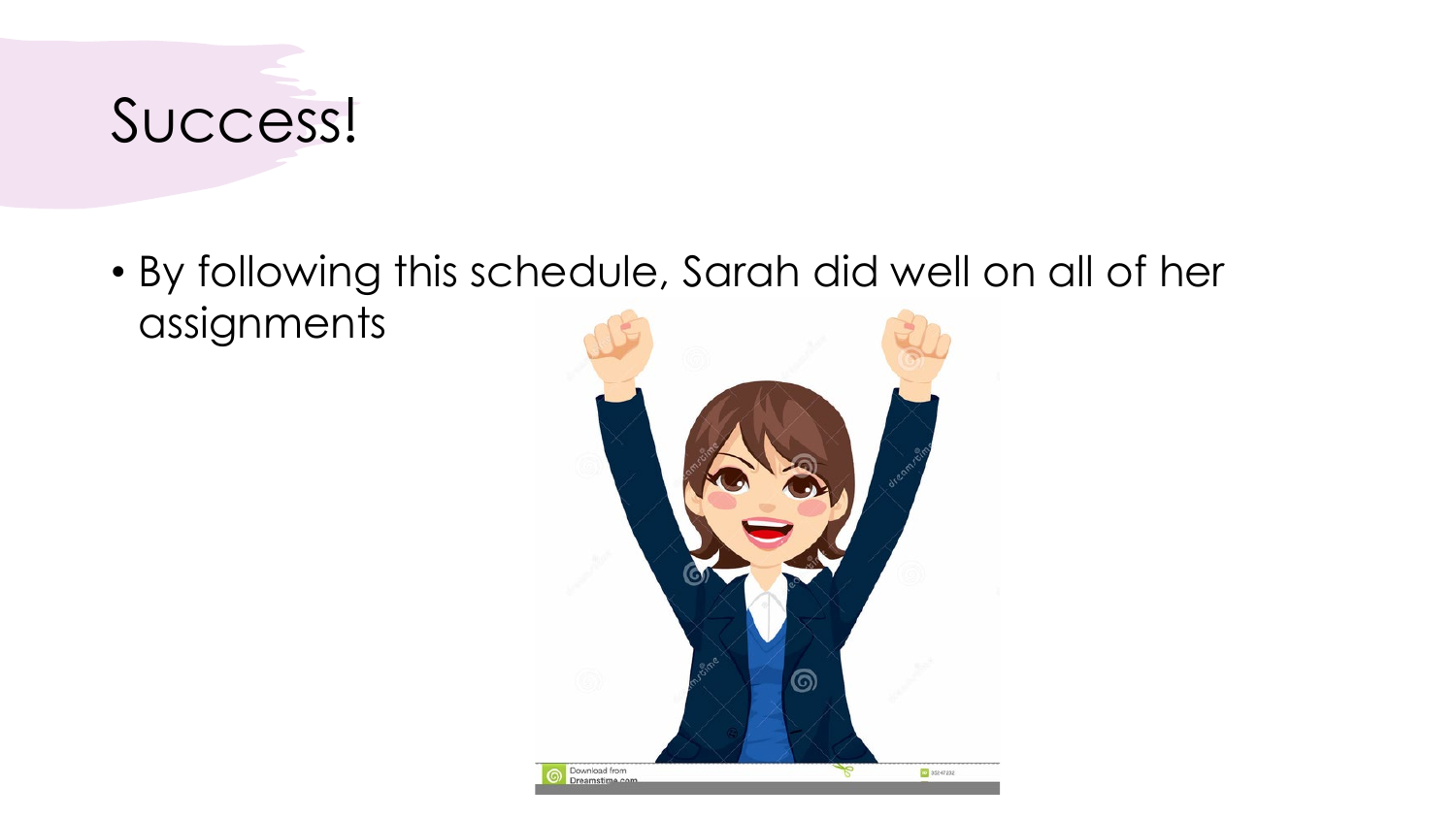# A few more tips for dealing with anxiety

• While time management helps reduce anxiety, here are some other strategies to consider.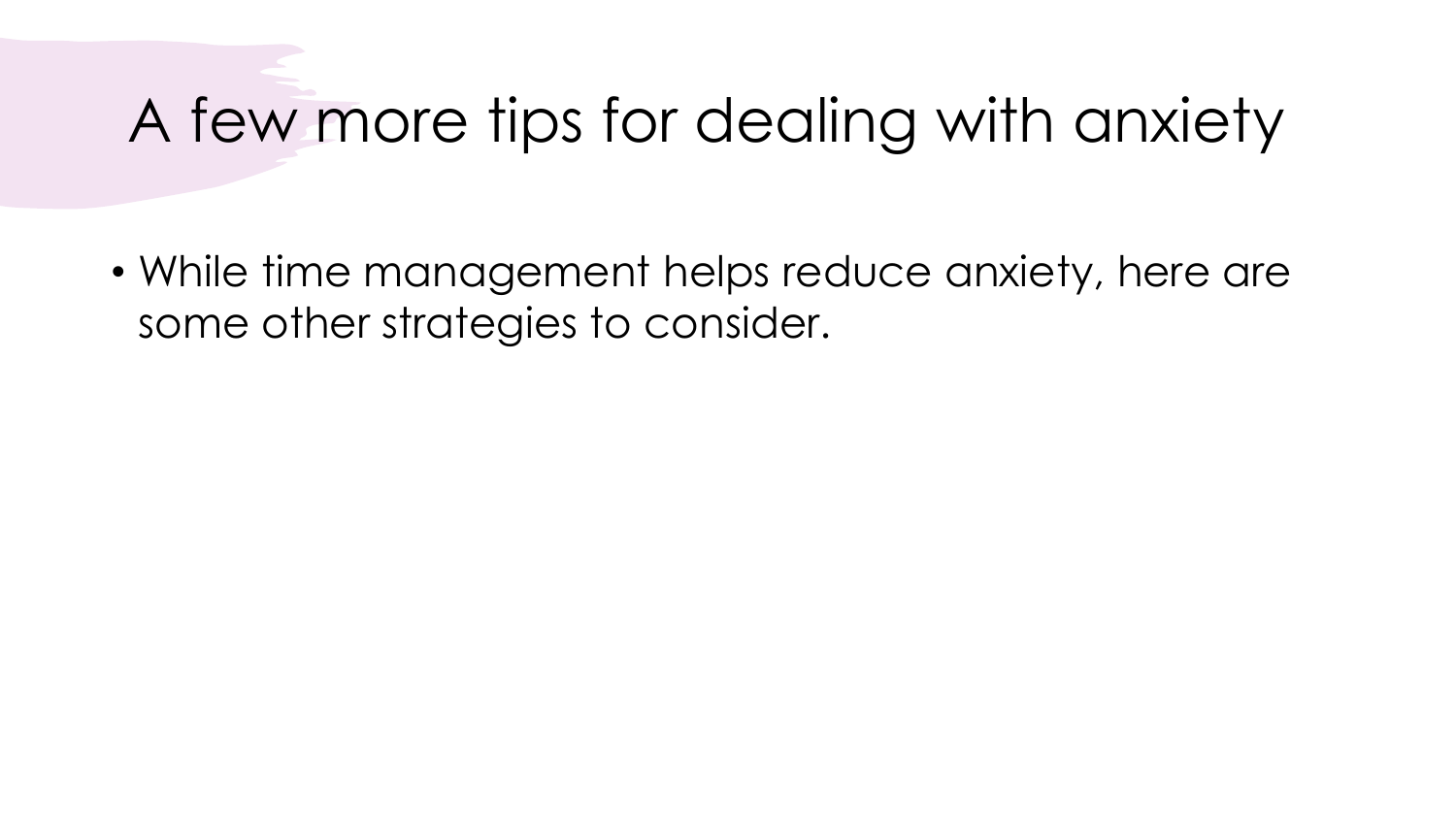#### Anxiety on exam days

- Make sure to eat before the test
- Get a good night sleep
- Study in advance
- Don't cram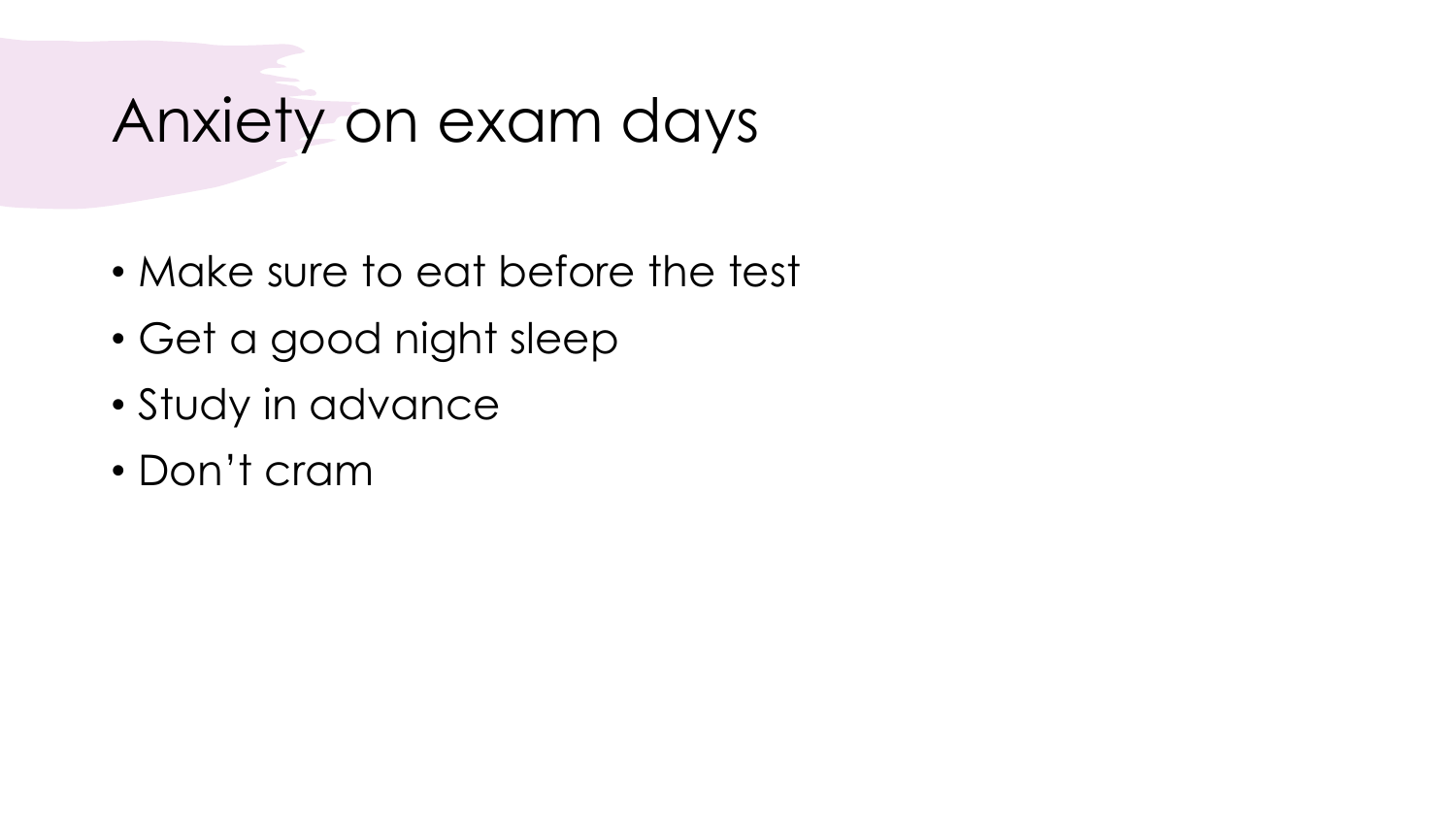#### Focus on the present-Mindfulness

- If you think of things you need to do, write it down so that it doesn't distract you.
- Try to find a place that is comfortable to you.
- Take breaks to catch your breath
- Speak positively to yourself- "You can do this" "Just one more thing to do."